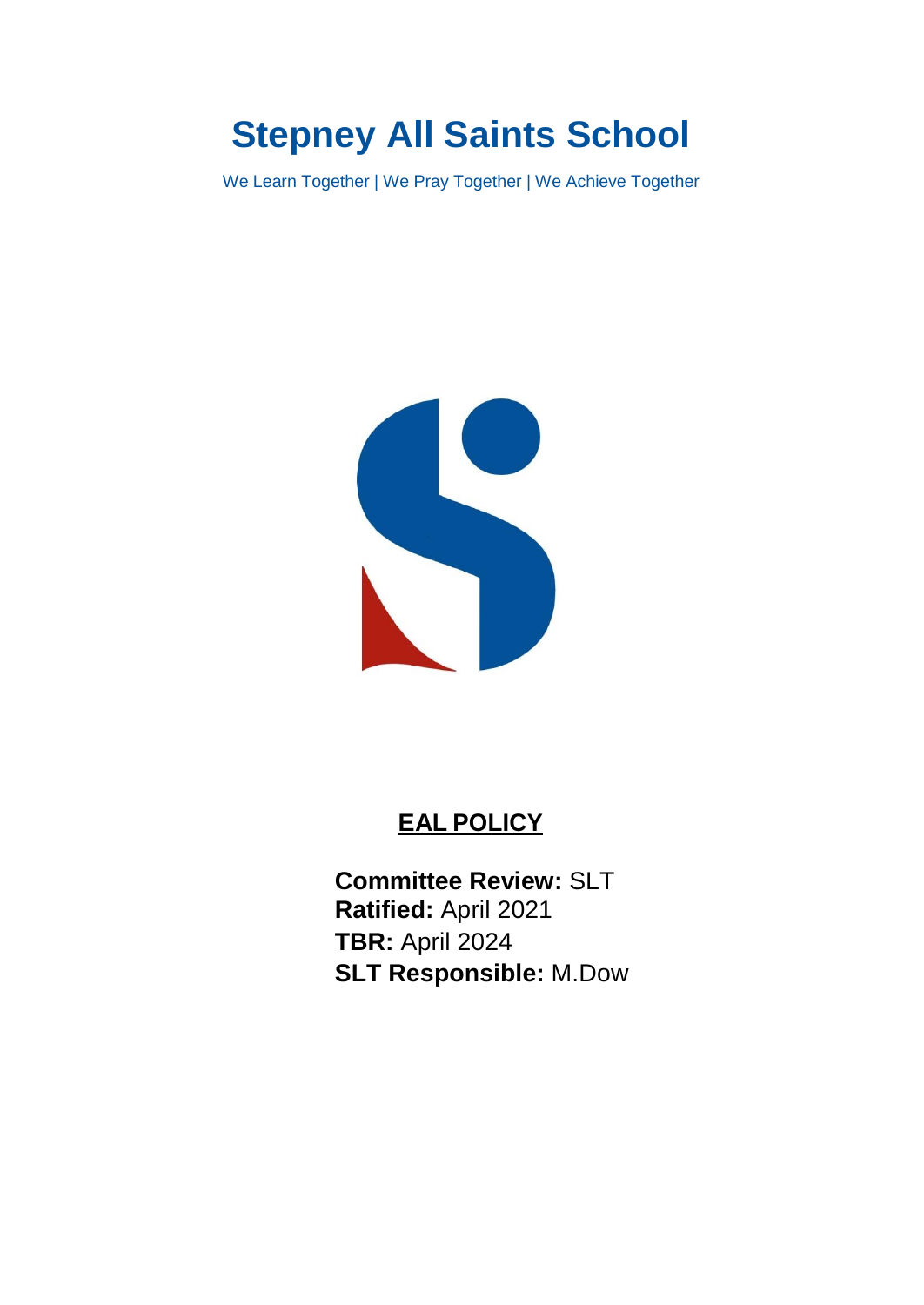### **Inclusion-Stepney All Saints Secondary School English as an Additional Language (EAL) policy**

Stepney All Saints Secondary School has a high percentage of ethnic minority students with as many as 23 different languages being spoken. Currently the biggest group is Bengali speaking. Our staff also reflects the multicultural multilingual nature of our society. We value the linguistic and cultural diversity this brings to our school and wider community, as we believe that it provides our school with opportunities for enriching experiences.

#### Bilingual support

- We celebrate language diversity. We recognise the value of bilingualism. We ensure that students continue development in their first language as it supports the development of additional languages.
- We believe that English should be the medium of instruction in our school. However, we also promote the use of the first language, for mid-phase entries who are beginners in English, in the classroom not only to maintain identity but also to demonstrate the additional skills and knowledge held by the individual in order to increase self-esteem and cognitive development.
- We have a clear understanding that the use of the first language develops concepts and provides a base on which to build additional learning.
- We make positive effort to recruit staff from minority ethnic groups who speak the languages of the school community.
- We make best use of resources in students' first language, e.g. bilingual books, dictionaries.
- We offer community languages as part of the modern languages curriculum (Bengali, French, Spanish, Turkish, Mandarin, Arabic, Urdu)
- All children in school benefit from exposure to other languages and cultures.
- We ensure that the displays around the school reflect language diversity and multiculturalism.
- We make use of bilingual translators at parents' evenings, academic review days and in meetings with parents.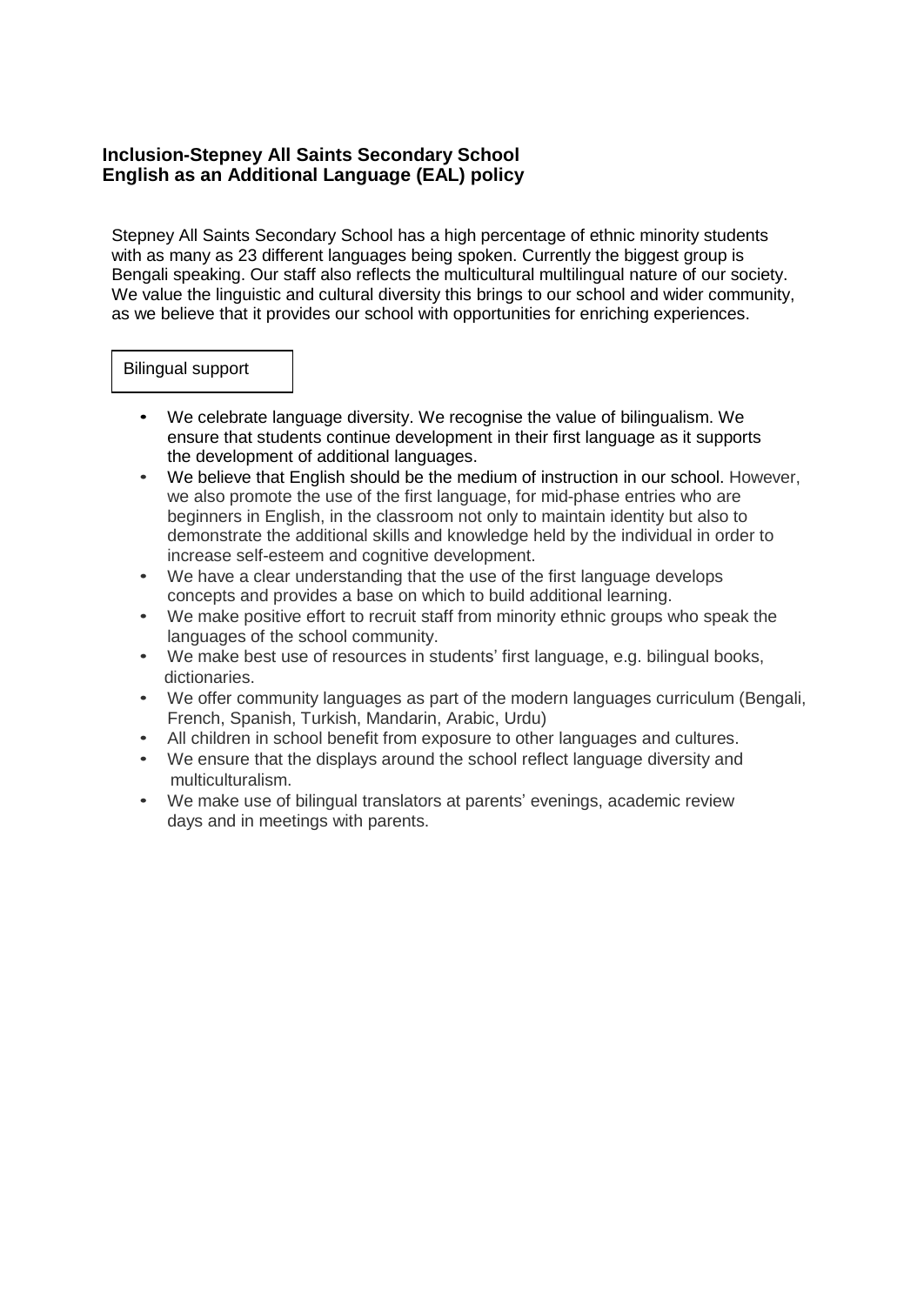

In view of the fact that 80% of the students at SJC are EAL and the majority are advanced learners of English, the needs of these students are met through whole school provision.

- Newly-arrived bilingual learners have a right of access to the National Curriculum, and provision for newly arrived EAL learners is integrated into all subject areas. Their language development is the responsibility of all staff.
- Access to learning requires attention to words and meaning embodied in each curriculum area. Meanings and understanding cannot be assumed but must be made explicit.
- We provide equal access to the whole curriculum for all students by developing schemes of work that are responsive to the language needs and abilities of EAL students.
- We promote the use of partnership teaching between EAL and mainstream teachers that involves planning, delivery, evaluation and assessment leading to effective teaching and learning.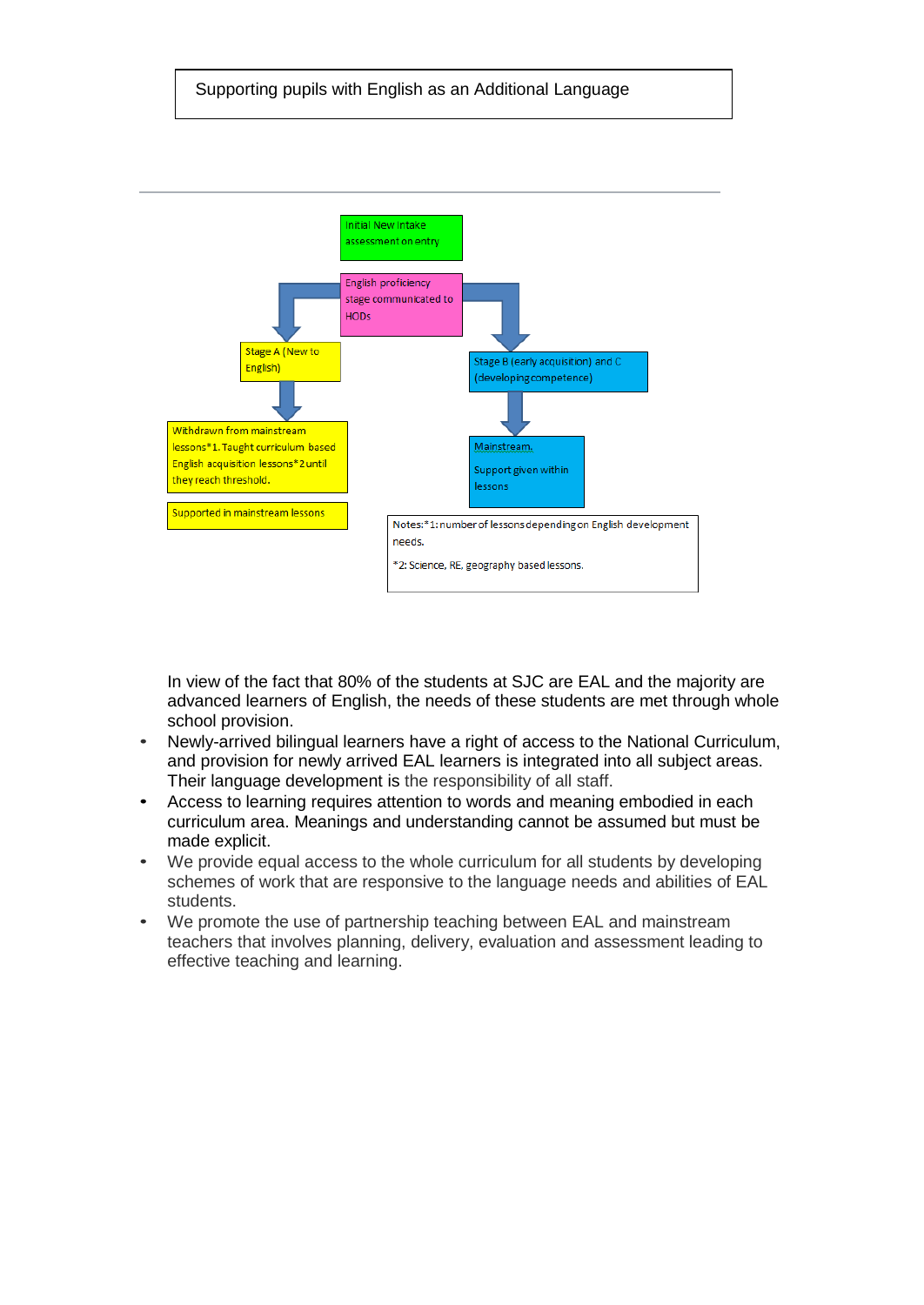- We promote the use of teaching strategies that contribute to collaborative learning activities and which encourage effective peer interactions and stimulate talk, eg. pair-work, group- work.
- In our SOL, we clearly identify language focus in the curriculum that extends literacy and aids language acquisition.
- We recognise the importance of planned talk and opportunities to facilitate oracy across all areas of the curriculum.
- We have a clear system for the deployment of EAL staff based on needs, such as within subject areas or targeted students (New intake who came to the UK in year 4 or after) as well as EAL students who are not working at the appropriate age related expectations (ARE).
- We provide induction programmes and access to newly arrived students who are working at Foundation level.
- We use a range of assessment strategies both formative and summative to assess both prior and current learning and in order to examine future needs and contribute to the setting of targets, in line with the school assessment policy.

Assessment of Fluency in English

- EAL students are assessed using the Bell Foundation EAL assessment framework for school. Students are given a Proficiency in English stage (PIE) which is communicated teachers and reviewed every year, using teachers' assessment across the curriculum.
- Progress in English fluency is viewed alongside progress across the curriculum.
- When mid-phase entry students join the school, their language and learning needs are promptly assessed. Initial assessment includes first language assessment when appropriate and possible. It is used to inform teachers and for targeting support. The SENDCO and EAL team collaborate on assessing the needs of students joining the school. Appropriate support is swiftly arranged to ensure students are integrated into school life and make progress.
- A progress proforma, using the 5 point scale of reading, writing and listening/. speaking, is used for students who are new to English (stage A) in order to assess their progress in English acquisition
- We are aware that students become fluent in social interactions quickly and that it takes up to 10 years to become fluent in the language needed for academic success.

Parental and Community involvement

- Parents are invited and welcome into the school community and encouraged to participate in the life of the school.
- The school endeavours to communicate important information to parents in the majority home languages, through translated letters or by specially set up meetings.
- We make effective use of Home school liaison for certain students or specific concerns.

### EAL students with Special Educational Needs

- The EAL teacher liaises with the SENDCO to ensure effective and strategic provision for individual students.
- We provide a school environment that is inclusive in its approach to students.
- If necessary, first language assessment is provided to assess the needs.